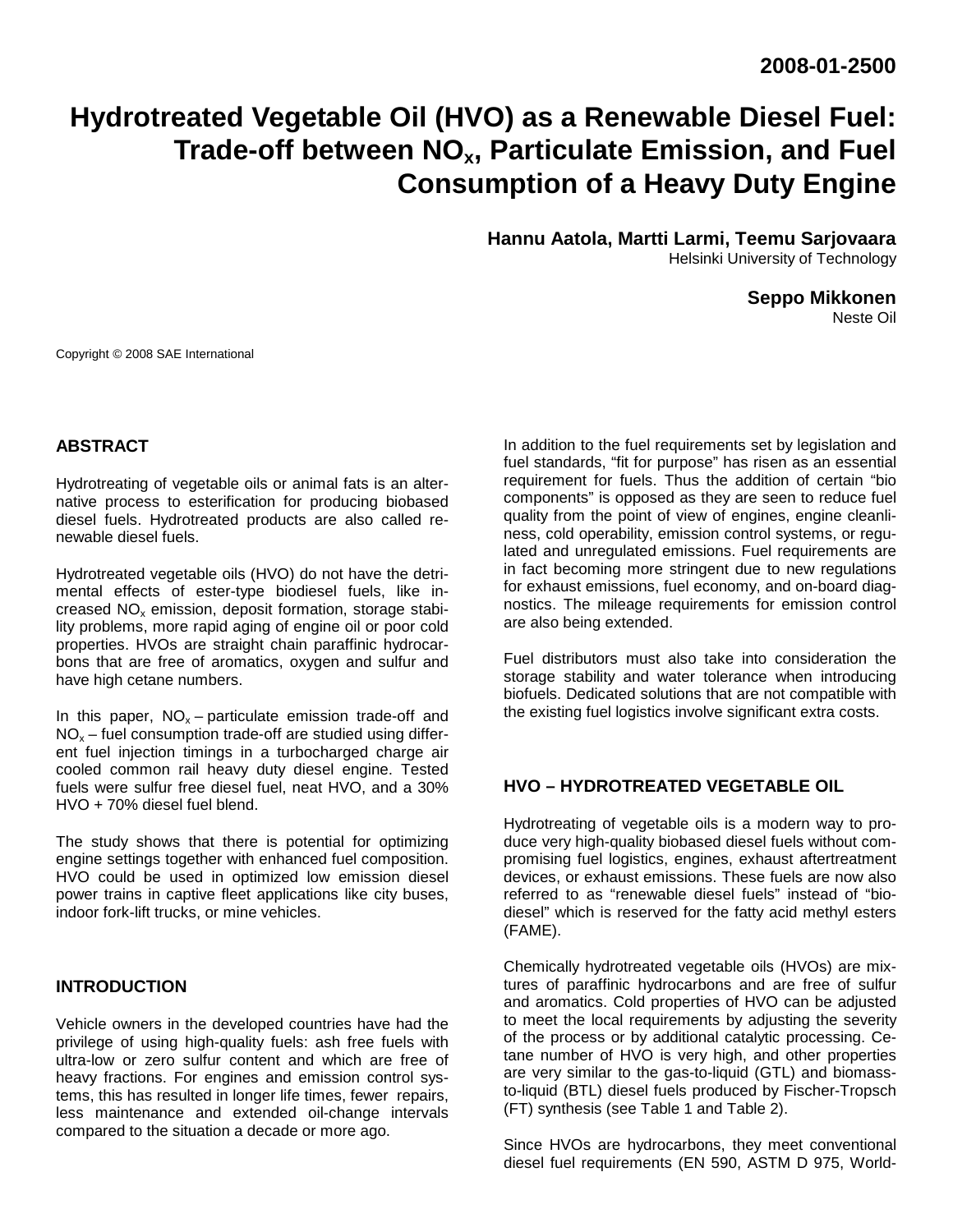wide Fuel Charter category 4) except for low limit of density in some specifications. The FAME ester specifications (EN 14214, ASTM D 6751) do not apply for HVO.

The lower heating value of HVO (34.4MJ/liter) is substantially higher than that of ethanol (21.2MJ/liter). When the better efficiency of compression ignition engines

compared with spark ignition engines is also taken into account, one liter or gallon of HVO can power a vehicle about double the distance compared to an ethanol based fuel such as E85.

| Table 1. Typical properties of HVO, European EN 590:2004 diesel fuel, GTL and FAME. [1] |  |
|-----------------------------------------------------------------------------------------|--|
|                                                                                         |  |

|                                         |                | <b>EN 590</b>          |                        | <b>FAME</b>      |
|-----------------------------------------|----------------|------------------------|------------------------|------------------|
|                                         | <b>HVO</b>     | (summer                | GTL                    | (from rape       |
|                                         |                | grade)                 |                        | seed oil)        |
| Density at 15 °C (kg/m <sup>3</sup> )   | 775  785       | $\approx 835$          | 770  785               | $\approx 885$    |
| Viscosity at 40 °C (mm <sup>2</sup> /s) | 2.53.5         | $\approx$ 3.5          | 3.24.5                 | $\approx 4.5$    |
| Cetane number                           | $\approx 8099$ | $\approx 53$           | $\approx 7381$         | $\approx 51$     |
| Distillation range $(°C)$               | ≈ 180  320     | $\approx$ 180  360     | $\approx$ 190  330     | $\approx 350370$ |
| Cloud point $(^{\circ}C)$               | $-5 -25$       | $\approx -5$           | $-0$ $-25$             | $\approx -5$     |
| Heating value, lower (MJ/kg)            | $\approx 44.0$ | $\approx 42.7$         | $\approx 43.0$         | $\approx$ 37.5   |
| Heating value, lower (MJ/l)             | $\approx$ 34.4 | $\approx$ 35.7         | $\approx$ 34.0         | $\approx$ 33.2   |
| Total aromatics (wt-%)                  | 0              | $\approx$ 30           | 0                      | 0                |
| Polyaromatics (wt-%) <sup>(1)</sup>     | $\Omega$       | $\approx$ 4            | $\boldsymbol{0}$       | $\Omega$         |
| Oxygen content (wt-%)                   | $\Omega$       | $\mathbf{0}$           | $\Omega$               | $\approx$ 11     |
| Sulfur content (mg/kg)                  | < 10           | < 10                   | < 10                   | < 10             |
| Lubricity HFRR at 60 $\degree$ C (µm)   | $< 460^{(2)}$  | $<$ 460 <sup>(2)</sup> | $<$ 460 <sup>(2)</sup> | < 460            |
| Storage stability                       | Good           | Good                   | Good                   | Very             |
|                                         |                |                        |                        | challenging      |

 $(1)$  European definition including di- and tri+-aromatics

 $(2)$  With lubricity additive

| Large scale<br>production | <b>Process</b>                    | Product                                         | Feedstocks:<br>Volume availability<br>and price | Product<br>quality | Production<br>plant<br>investments |
|---------------------------|-----------------------------------|-------------------------------------------------|-------------------------------------------------|--------------------|------------------------------------|
| $\approx$ 1995            | Esterification                    | <b>Biodiesel</b><br>Ester<br><b>FAME</b>        |                                                 |                    | $\ddot{}$                          |
| 2007                      | Hydrotreating                     | Renewable diesel<br>$C_nH_{2n+2}$<br><b>HVO</b> | ÷                                               | $+ + +$            |                                    |
| $\approx$ 2015            | Gasification +<br>Fischer-Tropsch | Renewable diesel<br>$C_nH_{2n+2}$<br>FT-BTL     | $+ + +$                                         | $+ + +$            |                                    |

#### Table 2. Different technologies for biobased diesel fuels. [1]

 $C_nH_{2n+2}$  is a general formula for paraffinic hydrocarbons. + sign indicates benefit, - sign indicates disadvantage

The quality of FAME is known to depend on the properties of the feedstock used and this limits what feedstocks may be used in cold climates. HVOs can be produced from many kind of vegetable oil without compromising fuel quality. Existing farm based feedstocks such as rapeseed, sunflower, and soybean oil can be used, as well as palm oil. However, as these feedstocks compete with food production, alternative non-food oils such as jatropha and algae oil must be available in the future in large cost-effective volumes in order to be able to replace a significant portion of fossil based diesel. Waste animal fats can also be used as a feedstock for HVO process.

In the HVO production process, hydrogen is used to remove the oxygen from the triglyceride (vegetable oil) and integration to an existing oil refinery is preferred for small plants. Stand alone units may become competitive as scale increases. Additional chemicals, like methanol for FAME-production, are not needed. HVO production process does not produce any glycerol as a side product. LPG produced as a side product is used on site to fulfill the heat and energy requirements (see Figure 1).

The first commercial scale HVO plant with a capacity of 170 000 tons per year (3 800bbl per day) was started up in summer 2007 at Neste Oil's Porvoo oil refinery in Fin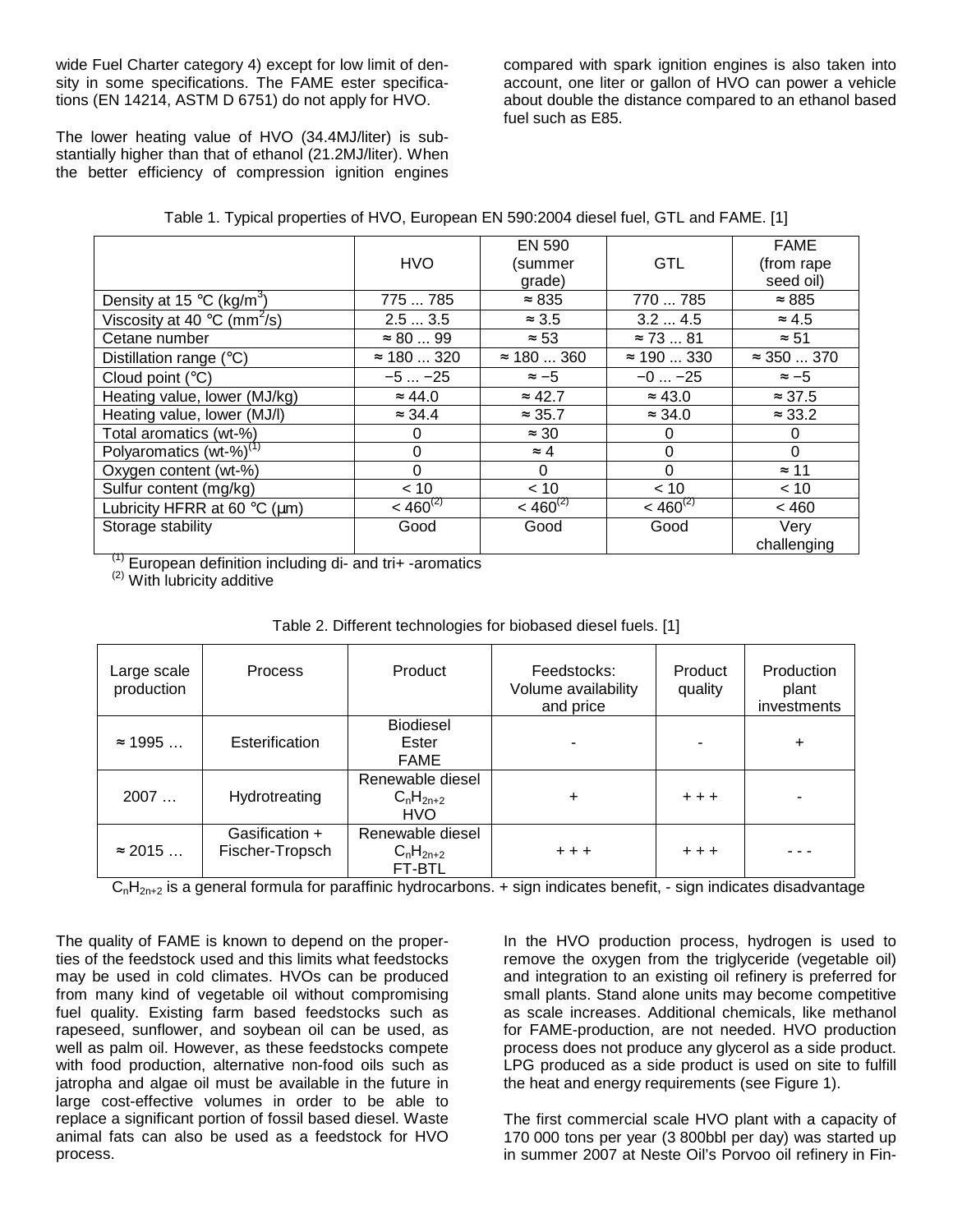land. This technology, branded "NExBTL", is based on a separate unit at an oil refinery site while at the same time using existing logistics, quality-control laboratories, and energy plant. A separate unit like this can be optimized and run without risking the refinery units, which may be a problem if bio-oils are fed into existing refinery units as blended with fossil feeds.



Figure 1. HVO-unit. In addition to the renewable diesel fuel also some biobased hydrocarbon-type gasoline and gases are produced.

Several HVO-units are under consideration around the world by many oil companies and process technology suppliers up to a scale of 800 000 tons per year (18 000bbl per day) per unit [1, 2]. Fischer-Tropsch plants for producing BTL fuels from biomass like wood and residues are estimated to be in commercial scale during the next decade (see Figure 2).



Figure 2. An illustrative market penetration estimate for biobased diesel fuels. [1]

#### **USE OF BIOCOMPONENTS IN DIESEL FUEL**

In principle, biobased diesel fuel component can be used in three ways:

- 1. To add a couple percent of biocomponent into diesel fuels. This is a common approach with ester-type biodiesel fuels (FAME), and the amount is currently limited to maximum 5vol-% by the EN 590:2004 standard. Higher amounts, like 7%, 10% or even 30%, are considered but they need extra precautions because of fuel stability, engine oil dilution, and deposit formation in fuel injection systems.
- 2. To blend tens of percents of biocomponent into diesel fuels. This is possible with hydrotreated vegetable oils (HVO) without compromising fuel quality, exhaust emissions and engine operation. In fact, the fuel blend will be premium grade since cetane number is increased and aromatic content is decreased resulting in reduced exhaust emissions and better cold-start performance. These blends are able to meet diesel fuel standards like EN 590 and ASTM D 975.
- 3. To use HVO as a pure fuel in fleet operations like city buses and mine vehicles in order to reduce exhaust emissions and improve local air quality. This will reduce emissions of all vehicles concerned, including old high-emitters. Also tasks of exhaust aftertreatment devices will be easier when engineout emissions are lower. To attain full benefits of the fuel and engine, fuel injection system may need recalibration due to the lower density and higher cetane number of HVO.

Green house gas (GHG) emissions are a global issue and depend on a combination of the total amount of biocomponents used and the overall life cycle emissions of the fuel. Therefore the biobenefit or reduction of green house gases in a country or quota area is the same in all three cases mentioned above when equal amounts of biocomponent are utilized.

The effect of HVO on regulated and unregulated exhaust emissions without changing engine parameters have already been reported in [3] for passenger cars and in [4] for heavy duty engines and vehicles (see Table 3).

A large three-year field trial with HVO has also commenced in co-operation with Helsinki City Transport, Helsinki Metropolitan Area Council, and Neste Oil in 2007. City buses and refuse trucks run with a blend of 25vol-% HVO and 75vol-% diesel fuel (blend meets EN 590), and also with 100% HVO from 2008 onwards. Exhaust emissions will be measured in a heavy-duty vehicle dynamometer for verifying regulated and unregulated exhaust emissions. Some old vehicles will be equipped with a retrofit exhaust aftertreatment device. The first priority is to reduce local emissions like particulates,  $NO<sub>x</sub>$ , and PAHs. The use of biofuels and reduction of GHG is only a second priority in this trial.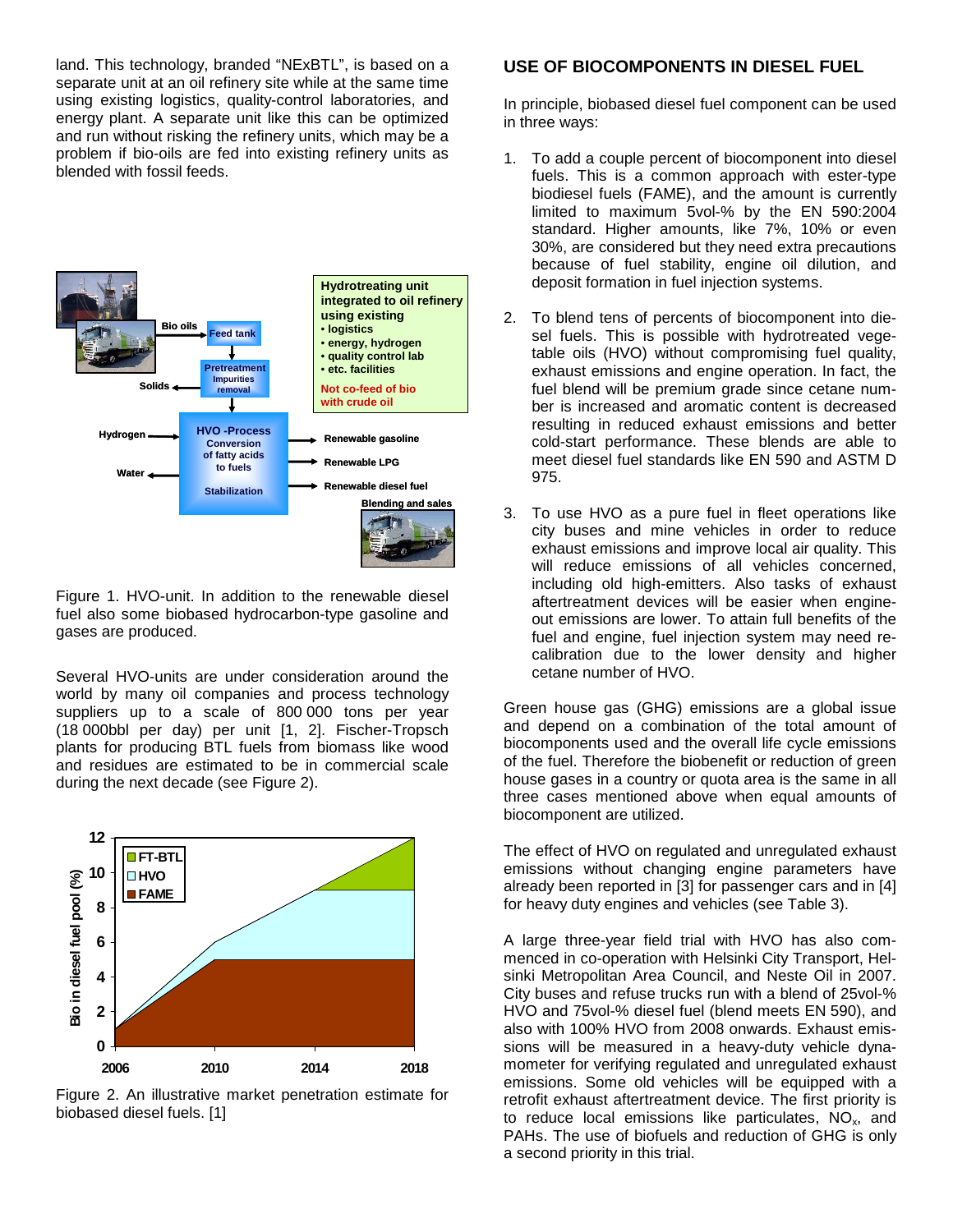A study concerning enhanced diesel fuel quality in order to reduce exhaust emissions locally has been reported in reference [5], and when vehicles were used in confined spaces is reported in reference [6]. Today only sulfur-free automotive diesel fuel is used in Finland and majority of non-road diesel fuel is also sulfur-free.

Table 3. The effect of 100% HVO on exhaust emissions compared to sulfur-free EN 590 diesel fuel in heavy duty applications. [4]

| Emission         | Effect of HVO |
|------------------|---------------|
| Particulate mass | $-28$ $-46\%$ |
|                  | $\dots$ –14 % |
| THC              |               |
|                  | -78 %         |

 $(1)$  Due to low absolute values (g/kWh, g/km) reduction for THC and CO is not as relevant and reliable as for particulates and NO<sub>x</sub>.

The targets of this study were to add sufficiently large amounts of HVO to diesel fuel and use HVO as such to determine the potential for emission reduction as a function of diesel fuel quality and optimized engine settings for reduced exhaust emissions and improved fuel economy. The effect of fuel injection timing on engine performance and emissions with GTL diesel fuel has been studied in [7, 8, 9] and with FT-BTL fuel in [10]. For comparison, the chemistry and properties of HVO are very similar to GTL and BTL, and quite similar results could be expected.

In this paper, the effect of injection timing on engine emissions and fuel consumption with HVO and a 30vol-% HVO + 70vol-% diesel fuel blend is studied. The objectives were to find out the effect of HVO on engine emissions with different injection timings and to increase understanding for the observed effects.

## **EXPERIMENTAL SETUP**

The experimental setup consisted of a heavy duty diesel engine, eddy current dynamometer, emission measurement equipment, cylinder pressure sensor, measurement PC, and various other measurement devices.

The test engine was a turbocharged 8.4 liter 6-cylinder 4 stroke direct injection heavy duty diesel engine. The engine was equipped with a common-rail fuel injection system and a charge air cooler. No EGR or exhaust aftertreatment device was used. Nominal power of the engine was 225kW at 2200r/min.

Measured emissions were CO, THC,  $NO<sub>x</sub>$ , and smoke in filter smoke number (FSN). CO was measured using H&B Uras 3G analyzer, THC using J.U.M. Engineering Model VE 7, and  $NO<sub>x</sub>$  using Eco Physics CLD 822 Sh analyzer. FSN was measured using AVL-415S variable sampling smoke meter.

Fuel consumption was measured using AVL 733 dynamic fuel meter with AVL balance control 7030-A04.1 and AVL fuel calculator 7030-A05.

Temperature of the test cell, and thus intake air, was approximately 30°C. All tests were performed with engine warmed to normal running temperature. Fuel temperature was held at 35°C.

# **TEST FUELS**

Fuels used in the tests were prepared by Neste Oil. Tested fuels were 100% HVO and a blend, which contained 30vol-% HVO and 70vol-% base fuel (EN 590-30 diesel fuel). The base fuel was a sulfur free  $(S <$ 10mg/kg) commercial summer grade diesel fuel meeting EN590:2004 standard. Base fuel (EN 590 diesel fuel) was also used as a reference fuel. The most important properties of the fuels can be seen from Table 4 and distillation curves in Figure 3. The very high cetane number of 100 % HVO can not be measured with the standard cetane engine but it can be measured by the IQTmethod.

As it can be seen from Table 4, on world-wide bases EN 590 diesel fuel was of a high quality (cetane number 54.6, total aromatics 18.9%, polyaromatics 1.6%) meaning that compared with some other diesel fuels benefits of HVO might have been even more remarkable.

HVO was produced at the  $1<sup>st</sup>$  commercial HVO-unit at Neste Oil's Porvoo refinery in Finland during a period when process optimization for cold operability was not yet conducted. Fuel analyses were made by Neste Oil.



Figure 3. Distillation curves of the test fuels.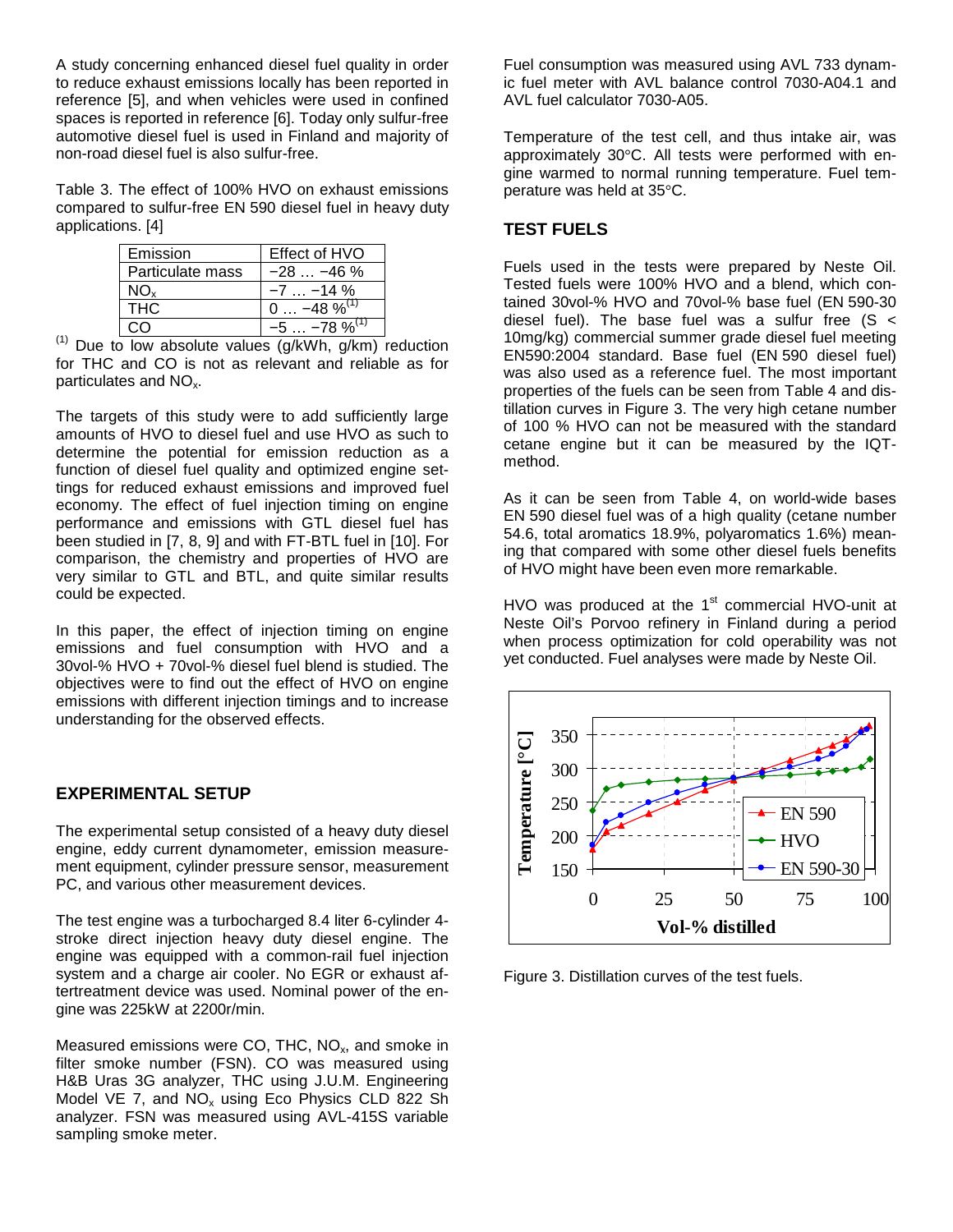Table 4. Analyses of the test fuels.

| Quantity                              | Unit              | EN 590  | <b>HVO</b> | EN 590-<br>30   |
|---------------------------------------|-------------------|---------|------------|-----------------|
| EN 590 diesel fuel                    | vol-%             | 100     | 0          | 70              |
| HVO                                   | vol-%             | 0       | 100        | 30              |
| Carbon                                | wt-%              | 85.9    | 84.8       | 85.8            |
| Hydrogen                              | wt-%              | 13.5    | 15.2       | 14.0            |
| $C/H$ -ratio $^{(1)}$                 |                   | 6.4     | 5.6        | 6.1             |
| Sulfur                                | mg/kg             | 5       | $3$        | 3               |
| Nitrogen                              | mg/kg             | 28      | 1.5        | 20              |
| <b>Total aromatics</b>                | $wt-%$            | 18.9    | 0.2        | $13.6^{(2)}$    |
| Monoaromatics                         | wt-%              | 17.2    | <0.2       | $12.4^{(2)}$    |
| Diaromatics                           | wt-%              | 1.5     | < 0.1      | $1.1^{(2)}$     |
| Triaromatics                          | $wt-%$            | 0.20    | <0.10      | $0.17^{(2)}$    |
| Polyaromatics <sup>(3)</sup>          | wt-%              | 1.6     | < 0.1      | $1.2^{(2)}$     |
| Paraffins                             | wt-%              | 29      | 100        | $49^{(2)}$      |
| Naphthenics                           | $wt-%$            | 52      | 0          | $37^{(2)}$      |
| Ash                                   | $wt-%$            | < 0.001 | < 0.001    | $< 0.001^{(2)}$ |
| Water                                 | mg/kg             | 20      | 7          | 18              |
| Density (at 15°C)                     | kg/m <sup>3</sup> | 843.0   | 779.7      | 824.0           |
| Flash point                           | C                 | 68      | 99         | 74              |
| Cloud point                           | C                 | $-5$    | $7^{(4)}$  | $-6$            |
| Viscosity (at 40°C)                   | $mm^2/s$          | 3.208   | 3.087      | 3.165           |
| Lubricity (HFRR)                      | μm                | 324     | 360        | 300             |
| Cal. heating value                    | MJ/kg             | 45.99   | 47.27      | $46.35^{(2)}$   |
| Eff. heating value                    | MJ/kg             | 43.13   | 44.04      | $43.38^{(2)}$   |
|                                       | MJ/1              | 36.35   | 34.34      | $35.75^{(2)}$   |
| Cetane number                         |                   | 54.6    | >70        | >65             |
| Cetane number<br>(IQT <sup>TM</sup> ) |                   | 57      | 95         | 71.9            |
| Cetane index                          |                   | 52.1    | >56.5      | >56.5           |
| Distillation                          |                   |         |            |                 |
| $5$ vol- $%$                          | C                 | 206     | 269        | 219             |
| 50 vol-%                              | C                 | 282     | 286        | 285             |
| 90 vol-%                              | $\mathfrak{C}$    | 343     | 298        | 332             |
| 95 vol-%                              | C                 | 358     | 302        | 352             |
| Final boiling point                   | Ć                 | 363     | 313        | 358             |

<sup>(1)</sup> Calculated from carbon and hydrogen content

(2) Calculated from the analysis of components (EN 590 and HVO)

 $^{(3)}$  Sum of di- and tri+ aromatics according to the European regulation

 $<sup>(4)</sup>$  Can be adjusted from -5 to -25 °C for different climate zones</sup>

## **TEST MATRIX**

During the tests, performance and emissions of the test engine were recorded under steady-state conditions with a warmed engine. The engine was run at three speeds of 2200r/min, 1500r/min, and 1000r/min, and at two loads corresponding to 50% and 100% load. 1000r/min was

only run with 50% load. Main injection timing was changed from the default setting of the engine (D) to six crank angle degrees (°CA) earlier (D-6°CA) and to six °CA later than the default setting (D+6°CA) with two °CA intervals.

Pilot injection was in use at engine speed of 1500r/min at 50% load and at 1000r/min at 50% load. Post injection was in use at 1000r/min at 50% load. Timing of pilot and post injection was constant in time units in relation to main injection timing. At 1500r/min the start of pilot injection was 5°CA earlier than the start of main injection. At 1000r/min the start of pilot injection was 4°CA earlier than the start main injection. The start of post injection was 6.5°CA later than the end of main injection.

To achieve equal brake power of the engine with the test fuels, injected fuel amount needed to be adjusted. With HVO and EN 590-30 diesel fuel duration of the main injection was increased because of the lower densities of these two fuels compared to EN 590 diesel fuel. Injected fuel mass was still lower with HVO and EN 590-30 diesel fuel due to their higher effective heating value (see Table 4).

# **RESULTS AND ANALYSES**

RESULTS WITH DEFAULT SETTINGS OF THE ENGINE - An average relative change of the measured emissions (CO, HC,  $NO<sub>x</sub>$ , smoke), and volumetric and mass based fuel consumption of the test engine ran with default injection timings is presented in Figure 4. Results are averaged results calculated without any weighting factors from absolute emission values (g/kWh, FSN) of all measured engine speed and load configurations. At each speed, the test engine is run under same load with all test fuels. This is achieved by modifying the injected fuel amount until same load is obtained.

As it can be seen from Figure 4, average reductions of all emissions are clear with 100% HVO. The most significant reduction of about 35% is measured in smoke. With 100% HVO  $NO<sub>x</sub>$  emission is reduced about 5%. With the EN 590-30 diesel fuel smoke is reduced about 11% but  $NO<sub>x</sub>$  is found to be approximately the same as with the reference fuel (EN 590 diesel fuel). The changes in THC and CO emission are not very significant in absolute terms because of the already quite low absolute values.

Compared with the reference fuel, gravimetric specific fuel consumption (SFC) is reduced with 100% HVO and with EN 590-30 diesel fuel because of the higher mass based effective heating value of the HVO (see Table 4). Volumetric fuel consumption is increased with 100% HVO and with EN 590-30 diesel fuel because of the lower volumetric effective heating value of the HVO.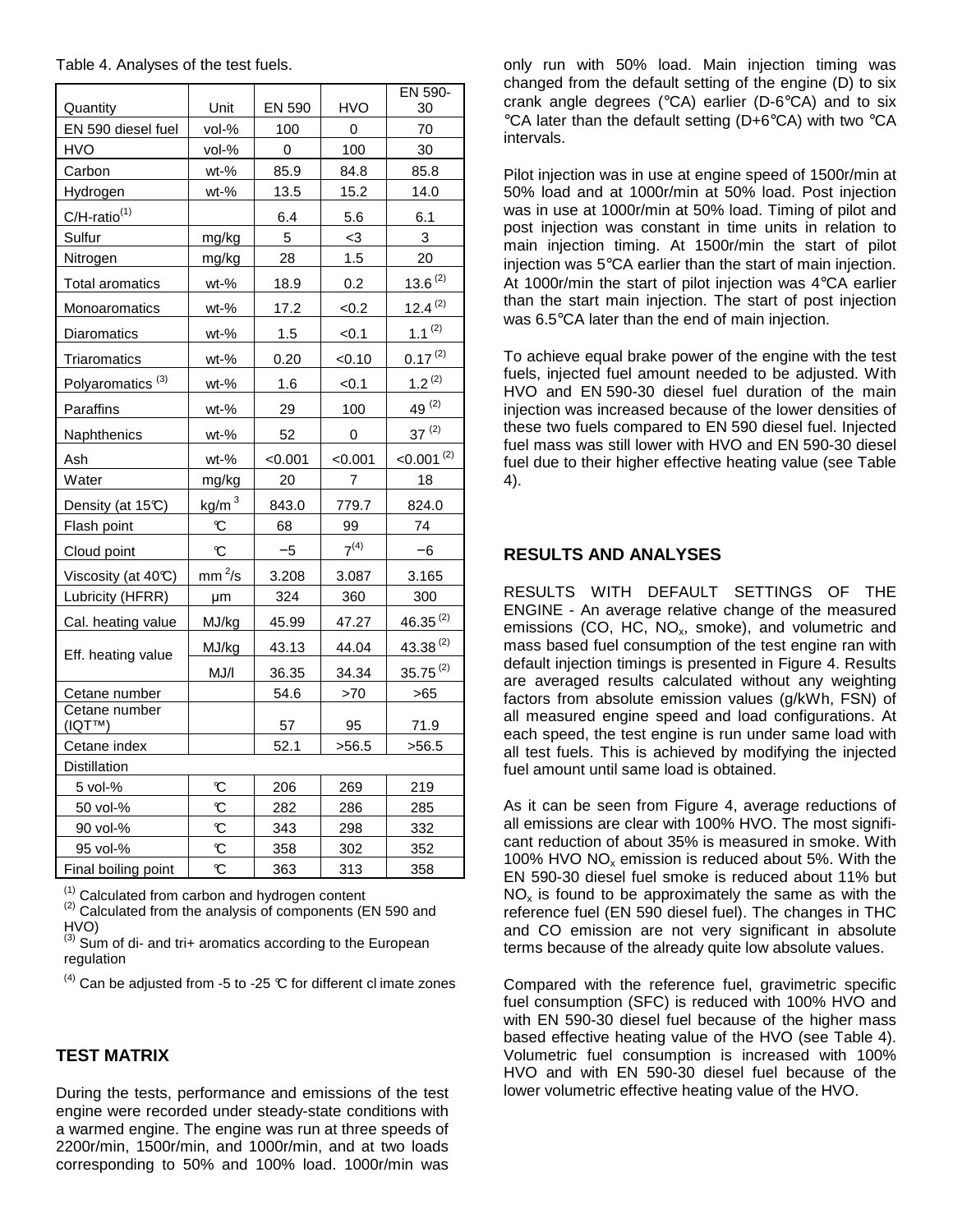

Figure 4. Emissions of HVO and EN 590-30 compared with EN 590 fuel. Average of all speeds and loads with default injection timing.

TRADE-OFF CURVES - Trade-off between specific NO<sup>x</sup> emission and engine smoke with test fuels is shown in Figure 5. In Figure 6, trade-off between specific  $NO<sub>x</sub>$ emission and specific fuel consumption (SFC) is shown. At 1000r/min with 50% load main injection timing D-6°CA could not be measured. The error bars in the figures represent, in case of  $NO<sub>x</sub>$  emission and SFC, calculated uncertainty of the measurement and in case of engine smoke, deviation of three repeated measurements.

 $NO<sub>x</sub>$  - smoke trade-off - Trade-off between specific NO<sub>x</sub> emission and engine smoke is shown in Figure 5. As it can be seen, compared with EN 590 diesel fuel the use of 100% HVO lowers both  $NO<sub>x</sub>$  and smoke at all engine speeds and loads on each measured injection timing. Especially engine smoke decreases significantly but there is also a clear reduction in  $NO<sub>x</sub>$  emission.

With EN 590-30 diesel fuel, the changes in engine smoke or  $NO<sub>x</sub>$  emission compared with EN 590 diesel fuel are not that apparent. At some early injection timings  $NO<sub>x</sub>$  emission seems to increase when using the EN 590-30 diesel fuel. At 1000r/min with 50% load  $NO<sub>x</sub>$ emission has increased at each injection timing point, but the uncertainty of the measurement is larger than the difference of results between the EN 590 and EN 590-30 diesel fuels (see Figure 5).

As it can be seen from Figure 5, at 2200r/min with both tested loads curves are not, in fact, trade-offs between  $NO<sub>x</sub>$  and smoke. This is due to the fact that charge air pressure increased as main injection timing was retarded. This resulted in increased air-fuel ratio of the engine. As the air-fuel ratio increased, the FSN decreased. Same kind of phenomenon can also be seen at 1500r/min with 50% load at early main injection timings.

Figure 5 shows also that the curve of HVO and EN 590-30 is smoother than the curve of EN 590 diesel

fuel. In most of the measured injection timing points, the deviation of smoke measurements (error bars in Figure 5) is smaller with HVO than with the two other test fuels. This might indicate more stable behavior of engine when running with the HVO or EN 590-30 diesel fuel.

The main reason for the low engine smoke when using HVO is the very low total aromatic hydrocarbon and polyaromatic content of the fuel. Also a high cetane number of HVO might have an impact on engine smoke.

With HVO, a lower amount of heat is released in the premixed combustion phase because of the shorter ignition lag (very high cetane number). Because of the lower volumetric heating value of the HVO (see Table 4), the fuel injection lasts longer than with the other two fuels at a same engine brake power. Because of this and the shorter ignition lag, the combustion time might be higher resulting to lower temperature and eventually lower  $NO<sub>x</sub>$ emission.

 $NO<sub>x</sub>$  - SFC trade-off - Trade-off between specific  $NO<sub>x</sub>$ emission and specific fuel consumption (SFC) is presented in Figure 6. As it can be seen, the use of 100% HVO decreases the SFC of the engine at all engine speeds and loads at each measured injection timing when comparing with EN 590 and EN 590-30 diesel fuels. With EN 590-30 diesel fuel, the decrease of SFC compared to EN 590 diesel fuel is, of course, not that clear (see Figure 6). The specific  $NO<sub>x</sub>$  emission is, as already mentioned earlier, also decreased. The decrease of the SFC of the engine is mainly due to the higher effective heating value of the HVO (see Table 4). Also a slight increase in total efficiency of the engine was observed with HVO and EN 590-30 diesel fuel, but this result is not very significant because of measurement uncertainties. The possible increase in engine efficiency might be because of the higher cetane number of the HVO and therefore shorter ignition delay.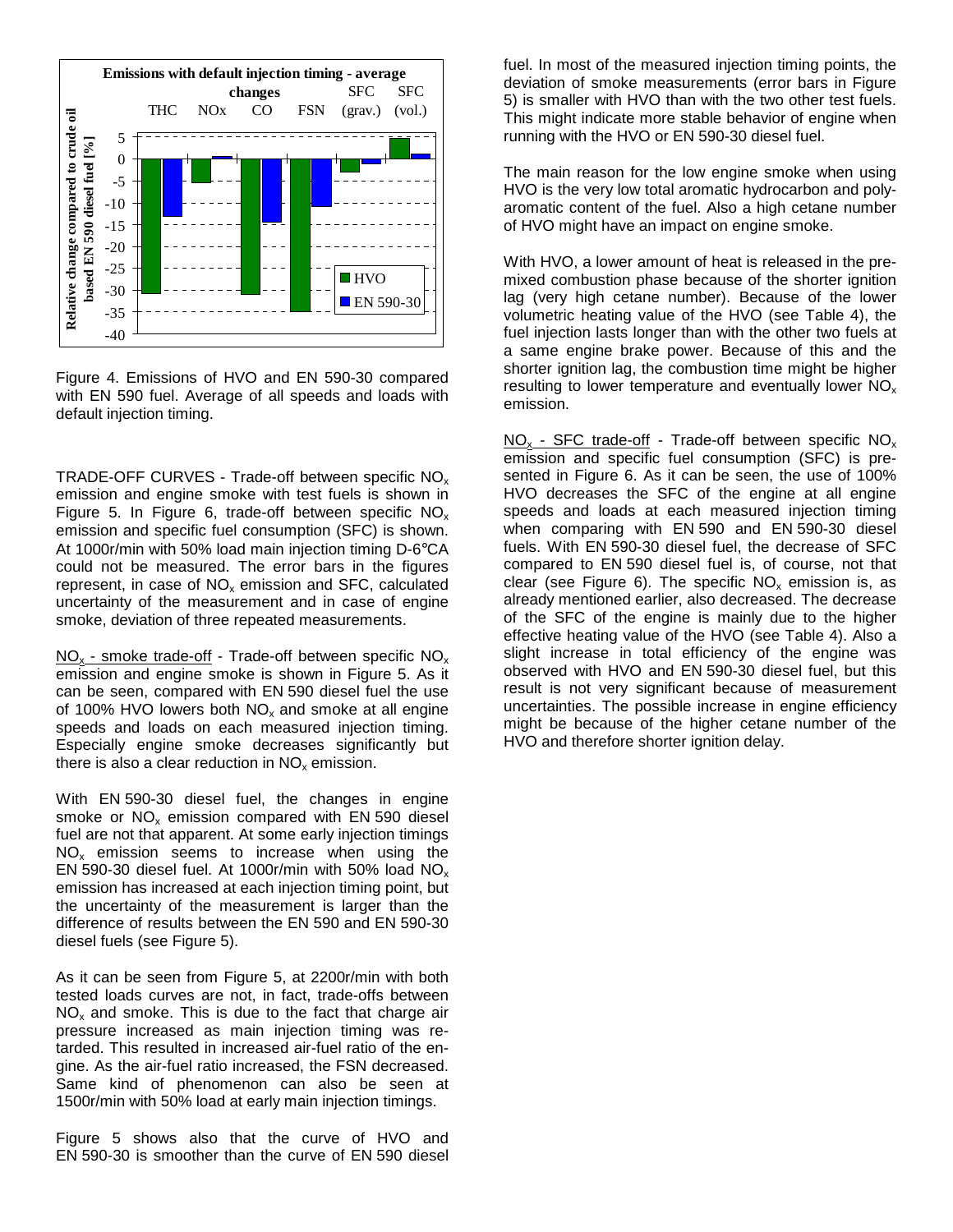

Figure 5. Trade-off between NO<sub>x</sub> and smoke. "D" means the default main injection timing.  $+$  or - sign and a number means the start of main injection in °CA after or before the default setting.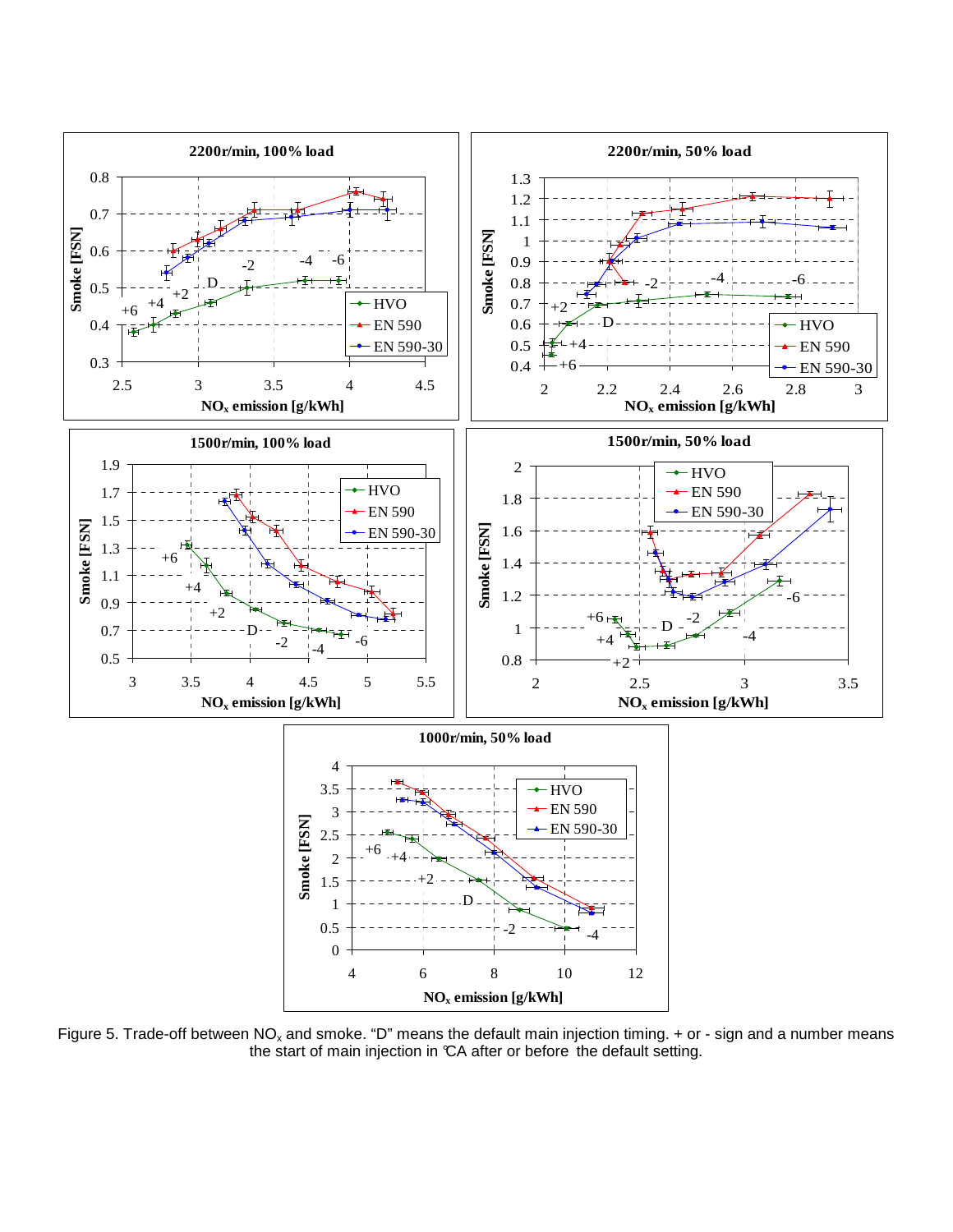

Figure 6. Trade-off between  $NO_x$  and specific fuel consumption (SFC). "D" means the default main injection timing. + or sign and the number means a start of main injection in  $CA$  after or before the default setting.

CONSTANT VALUE STUDY - In this part of the study,  $NO<sub>x</sub>$  emission or SFC of the engine was kept constant between the test fuels and the values of other parameters were then determined. An example of the method is presented in Figure 7 and proceeds as follows. First, the default injection timing setting is selected for the EN 590 diesel fuel. Second, in the example case, the  $NO<sub>x</sub>$  emission value for the EN 590 diesel fuel is

checked. Then the same  $NO<sub>x</sub>$  emission value is linearly interpolated for the two other test fuels and the smoke values are then checked and compared with the smoke value of the engine when using EN 590 diesel fuel. In the example, a  $NO<sub>x</sub>$  value of 4.44g/kWh is measured with EN 590 diesel fuel the engine producing then a smoke value of 1.17FSN (see Figure 7). With the same  $NO<sub>x</sub>$ value, for EN 590-30 diesel fuel a smoke value of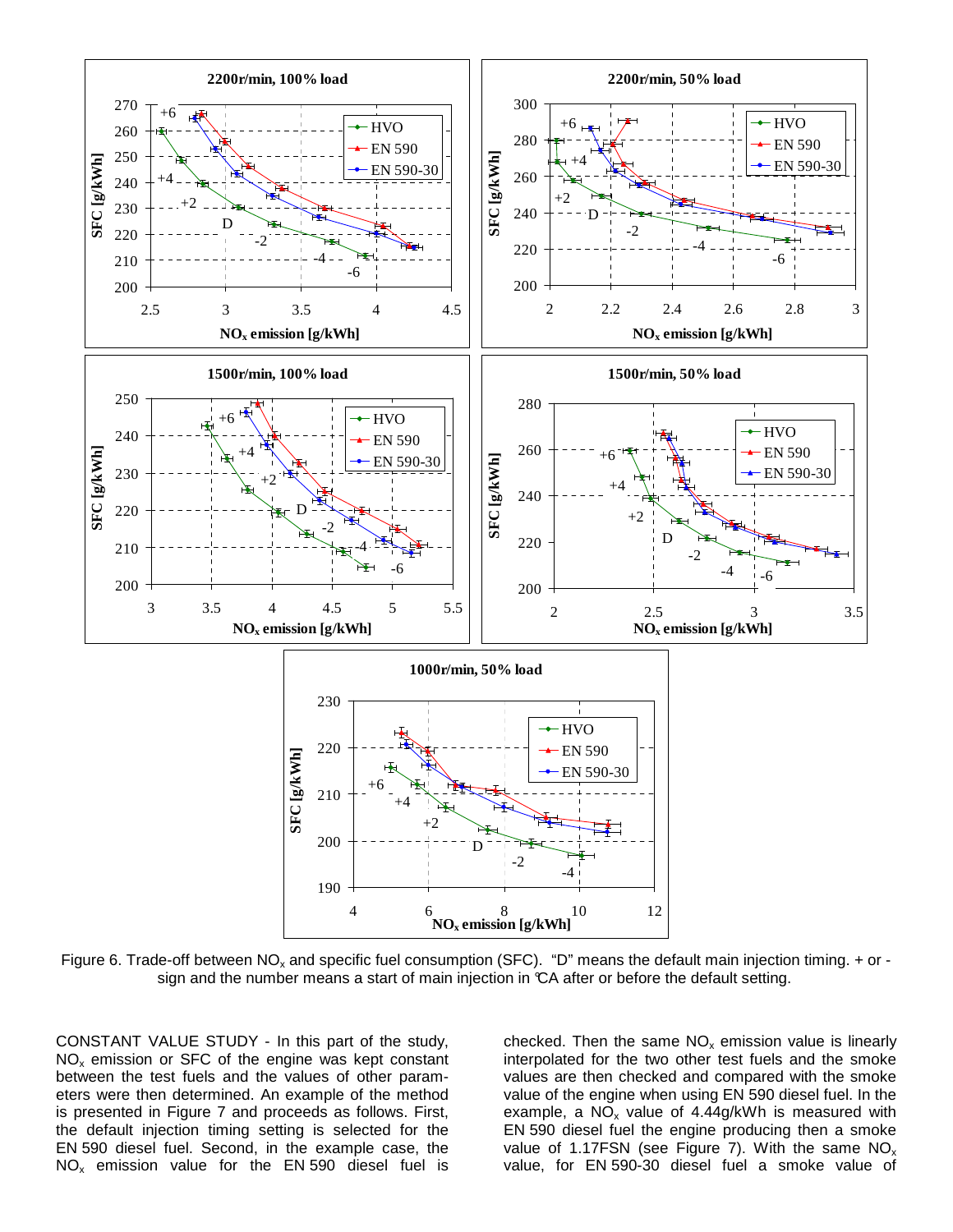1.01FSN and for HVO a smoke value of 0.73FSN is measured.

Constant smoke value study was not made because of there was no trade-off between smoke and  $NO<sub>x</sub>$  emission at 2200r/min with either of the engine loads (see Figure 5). This is due to the increase in boost pressure at late injection timings. The same phenomenon can be noticed at 1500r/min with 50% load when changing the injection timing from the earliest timing (D-6°CA) to D+2°CA. At 1500r/min with 50% load the measured smoke values with HVO are also lower at all injection timings than with EN 590 diesel fuel so the constant smoke study can not be made at this speed and load configuration.



Figure 7. Example how smoke is obtained when  $NO<sub>x</sub>$  is considered equal between the test fuels.

Constant  $NO<sub>x</sub>$  emission - The relative change in engine smoke and in SFC compared with the results of EN 590 diesel fuel when  $NO<sub>x</sub>$  emission is equal between the test fuels is showed in Figure 8. As it can be seen, when using HVO the engine smoke decreased 29 ... 42% compared to EN 590 diesel fuel depending on engine speed and load configuration.

An average reduction, calculated from the absolute FSNvalues of each engine speed and load, was 37% with the 1000r/min operating point having the most significant effect to the average value because of the largest smoke value of all measured engine speeds and loads (see Figure 5). At the same time with the smoke reduction, SFC decreased 4 ... 7% depending on the engine speed and load with an average drop of 6%. Because of the lower density of HVO compared to EN 590 diesel fuel there was a 0.8 ... 3.5% increase in volumetric fuel consumption depending on engine speed and load configuration. The average increase of volumetric fuel consumption was approximately 1.7%. End users of engines are usually interested in volumetric fuel consumption since they purchase the fuel in volume units. Since  $CO<sub>2</sub>$  emission of the engine depends on mass based fuel consumption, SFC of the engine is also an important factor.

With the EN 590-30 diesel fuel, engine smoke decreased 4 ... 14% depending on engine load and speed configuration. An average reduction with EN 590-30 diesel fuel was 9%. With EN 590-30 diesel fuel, depending on engine speed and load, SFC decreased 1 ... 2.5% compared with EN 590 diesel fuel. An average reduction of 1.5% was measured.

Again, because of the lower density of EN 590-30 diesel fuel compared with EN 590 diesel fuel, volumetric fuel consumption increased 0 ... 1.2% with EN 590-30 diesel fuel depending on engine speed and load. An average increase was 0.8%.

With constant  $NO<sub>x</sub>$  emission of the engine between all test fuels, when using HVO, fuel injection can be advanced to achieve the same  $NO<sub>x</sub>$  level as with the EN 590 diesel fuel. Because of the earlier fuel injection, SFC decreases even more than in the case of just changing the fuel.

The conditions for soot oxidation are in the most cases also better when fuel injection is advanced. This leads to even lower FSN than in the situation where only the fuel is changed.

Constant SFC - The relative change in engine smoke and  $NO<sub>x</sub>$  emission compared with the results of EN 590 diesel fuel when SFC is equal between the test fuels is showed in Figure 9. When SFC is constant, volumetric fuel consumption is increased with HVO and EN 590-30 because of their lower densities. The increase is defined by the density ratios between the fuels and is about 8% for HVO and about 2.3% for EN 590-30.

Figure 9 shows that compared with EN 590 diesel fuel the engine smoke decreased 5 ... 46% when using HVO. Average reduction in engine smoke was 23%. At the same time with a smoke reduction,  $NO<sub>x</sub>$  emission was reduced by 8 ... 24% with an average reduction of over 16%. With the EN 590-30 diesel fuel, smoke increased almost 9% when running the engine at 1000r/min with 50% load. At the other tested speeds and loads, smoke decreased 6 ... 12%. As an average, smoke decreased nearly 3% even though at 1000r/min with 50% load the smoke is the highest of all measured speeds and loads.

With SFC constant, usage of HVO allows to retard fuel injection compared with EN 590 diesel fuel. This is due to the higher effective heating value of the HVO (see Table 4). Because of the later fuel injection,  $NO<sub>x</sub>$  emission of the engine is decreased. This decrease adds to the reduction already measured without changing fuel injection timing making it even more considerable. Conditions for low soot oxidation are usually worse when retarding the fuel injection. Still, when using HVO engine smoke is considerably lower than with EN 590 diesel fuel.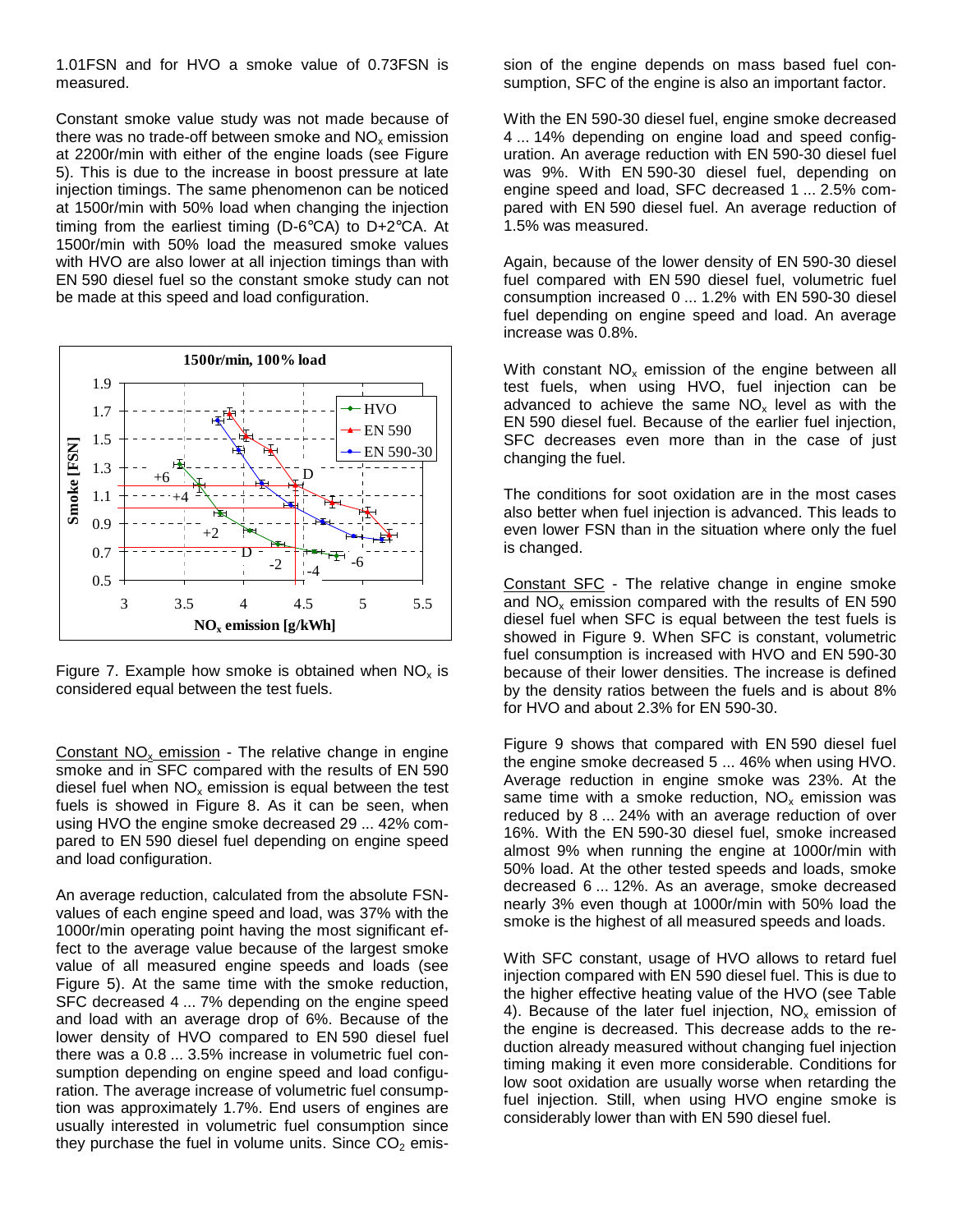CO AND THC EMISSION - With the default fuel injection timing, when using HVO or EN 590-30 diesel fuel, CO and THC emission decreased on all measured speed and load configurations compared with EN 590 diesel fuel (see Figure 4). With the other tested fuel injection timings, CO and THC emission either decreased or were at the same level as with EN 590 diesel fuel. At 1000r/min with 50% load reduction in CO emission was significant but at other speeds and loads reduction was

clear in relative value but because of the low absolute values (g/kWh) not very significant in absolute terms. THC emission was also reduced clearly in relative value at most of the measurements, but the reduction was usually quite low at absolute terms because of the already low THC emission of the engine.



Figure 8. Engine smoke (FSN) and specific fuel consumption (SFC) when  $NO<sub>x</sub>$  is equal with all fuels.



Figure 9. Engine smoke (FSN) and NO<sub>x</sub> when specific fuel consumption (SFC) is equal with all fuels.

#### **DISCUSSION**

In earlier studies [7, 8, 9, 10], the results show consistently lower soot emission with GTL or FT-BTL fuel than with crude oil based diesel fuel but reductions in  $NO<sub>x</sub>$ emission are not clear. In this study, the reductions in engine smoke are similar with HVO when comparing with the earlier studies made with GTL or FT-BTL, but  $NO<sub>x</sub>$ with HVO is found to be reduced clearly. In the studies in

which emissions of a passenger car or passenger car size engine [7, 8, 9, 10, 11] are measured with GTL, there are no clear and consistent reductions in  $NO<sub>x</sub>$ compared to crude oil based diesel fuel. In the studies performed with heavy-duty engines [12, 13, 14], consistent  $NO<sub>x</sub>$  reductions are measured. The results of this study with HVO are similar to the studies performed with heavy-duty engines with GTL and FT-BTL.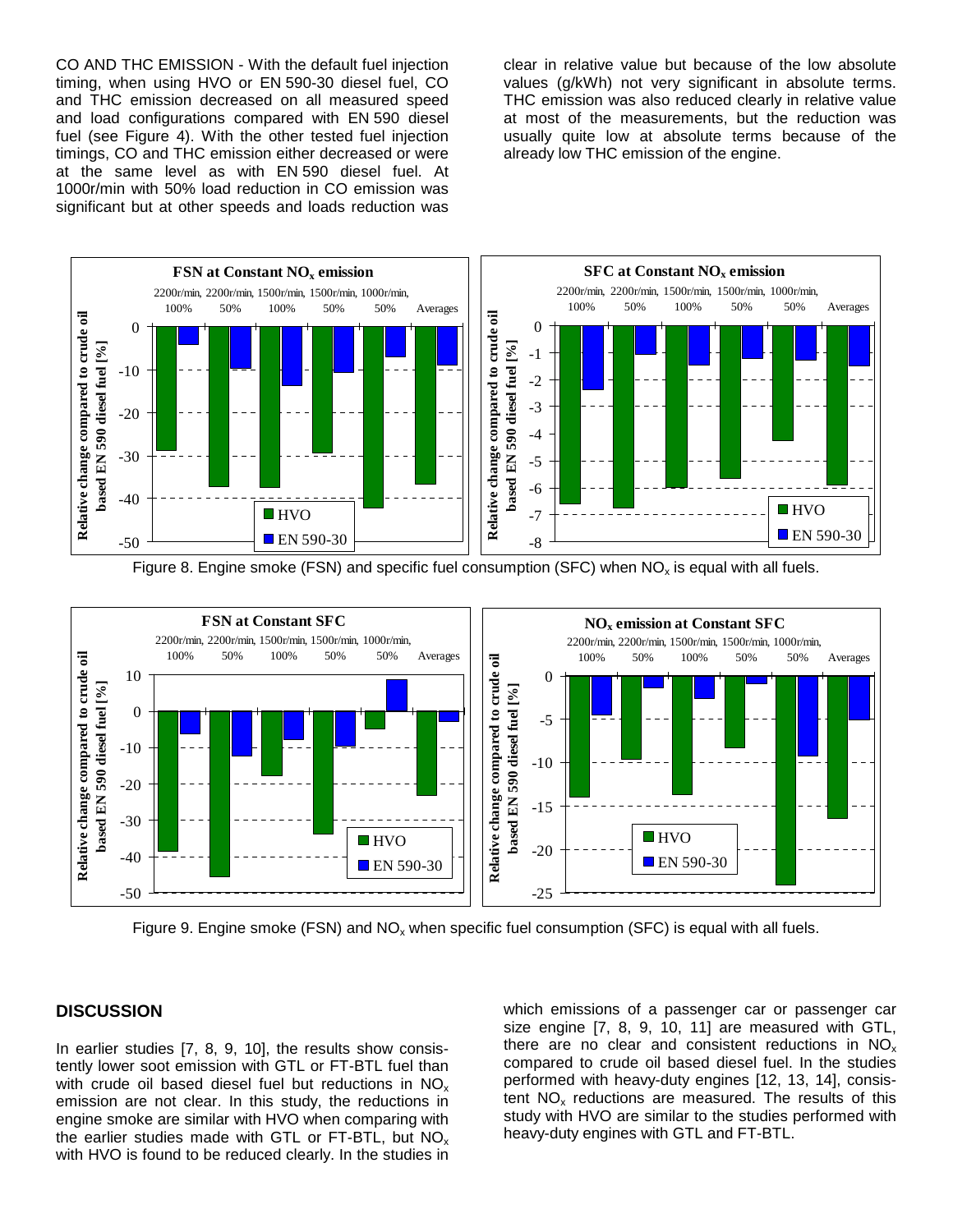Serial production engines have to pass type approval exhaust emission test with a certain type of reference fuel defined by legislation. These reference fuels correspond to average market fuel quality. This means that the exhaust benefits of an enhanced fuel quality can be obtained only partly by using standard engine control settings. Still, better air quality – as a result of a better fuel quality – is a benefit for the society and the environment.

On the other hand, the full benefits of enhanced fuel quality and engines optimized for that fuel could be obtained in dedicated centrally fuelled vehicle fleets. Examples could be city buses, non-road equipment operating in mines, fork-lift trucks operating in confined spaces, tractors towing containers from and to ships in harbors etc. where reduction of local emissions is especially important.

At present, spark ignition engines are capable of automatic optimization according to the gasoline grade by using closed loop knock sensing, or between gasoline and E85 by using closed loop lambda sensing. It could also be possible in the near future, that diesel engines could obtain additional benefits from enhanced fuel grades, for example by closed loop cylinder pressure sensing which will soon be used in some serial production engines.

# **CONCLUSION**

According to this study performed with a heavy duty DI diesel engine, the following conclusions can be made:

- The use of hydrotreated vegetable oil (HVO) enables reductions in CO, THC, and  $NO<sub>x</sub>$  emission, and in engine smoke without any changes to the engine or its controls. In most of the measurements, CO and THC reductions are not as significant as reductions in  $NO<sub>x</sub>$  and smoke because of the already low CO and THC values of diesel engines.
- With the default injection timing settings of the test engine, the use of 100% HVO led to  $6\%$  lower NO<sub>x</sub> and to 35% lower smoke compared with sulfur-free EN 590 diesel fuel.
- The results of this study suggest that with optimized fuel injection parameters for HVO, even more significant reductions in emissions can be achieved.
- When  $NO<sub>x</sub>$  emission of the engine was kept equal with all test fuels, 100% HVO and EN 590-30 fuel (30vol-% HVO in EN 590) enabled even more reduced smoke and specific fuel consumption (SFC). The use of 100% HVO led to 37% lower smoke and to 6% lower SFC than the use of EN 590 diesel fuel.
- When the SFC of the engine was kept constant with all fuels, HVO and EN 590-30 provided even more significant reduction in  $NO<sub>x</sub>$  emission with smoke still clearly lower than with EN 590 diesel fuel. The use of 100% HVO led to 16% lower  $NO<sub>x</sub>$  and to 23% lower smoke than the use of EN 590 diesel fuel.

## **ACKNOWLEDGMENTS**

The staff of Neste Oil Technology Centre is thanked for blending the test fuels and fuel analyses. The staff of Helsinki University of Technology is acknowledged for engine installation and helping in engine tests.

#### **REFERENCES**

- 1. Mikkonen, S., Second-generation renewable diesel offers advantages. Hydrocarbon Processing, 87(2008)2, p. 63 - 66.
- 2. Hodge, C., What is the outlook for renewable diesel? Hydrocarbon Processing, 87(2008)2, p. 85 - 92.
- 3. Rantanen, L., Linnaila, R., Aakko, P. & Harju, T., NExBTL – Biodiesel fuel of the second generation. SAE Technical Paper 2005-01-3771. 18 p.
- 4. Kuronen, M., Mikkonen, S., Aakko, P. & Murtonen, T., Hydrotreated vegetable oil as fuel for heavy duty diesel engines. SAE Technical Paper 2007-01-4031. 12 p.
- 5. Mikkonen, S., Kiiski, U., Mäkelä, M., Niemi, A., Niemi, M., Rantanen, L. & Saikkonen, P., Reformulated Diesel Fuel – Four Years Experience in Finland. SAE Technical Paper 971634. 15 p.
- 6. Mikkonen, S., Rantanen, L., Alve, V.-M., Nylund, L., Kociba, P., Korhonen, K. & Lindroos, L., Effect of Diesel Fuel Composition on Fork-Lift Truck Emissions. SAE Technical Paper 952365. 13 p.
- 7. Schaberg, P., Botha, J., Schnell, M., Hermann, H-O., Pelz, N. & Maly, R., Emissions performance of GTL diesel fuel and blends with optimized engine calibrations. SAE Technical Paper 2005-01-2187. 14 p.
- 8. Kitano, K., Sakata, I. & Clark, R., Effects of GTL fuel properties on DI diesel combustion. SAE Technical Paper 2005-01-3763. 11 p.
- 9. Larsson, M. & Denbratt, I., An experimental investigation of Fischer-Tropsch fuels in a light-duty diesel engine. SAE Technical Paper 2007-01-0030. 15 p.
- 10. Miers, S. A., Ng, H., Ciatti, S. A. & Stork, K., Emissions, performance, and in-cylinder combustion analysis in a light-duty diesel engine operating on a Fischer-Tropsch biomass-to-liquid fuel. SAE Technical Paper 2005-01-3670. 9 p.
- 11. Kitano, K., Misawa, S., Mori, M., Sakata, I. & Clark, R. H., GTL Fuel Impact on DI Diesel Emissions. SAE Technical Paper 2007-01-2004. 9 p.
- 12. Schabert, P., Myburgh, I., Botha, J., Roets, P., Viljeon, C., Dancuart, L. & Starr, M., Diesel Exhaust Emissions Using Sasol Slurry Phase Distillate Process Fuels. SAE Technical Paper 972898.
- 13. Schaberg, P., Myburgh, I., Botha, J. & Khalek, I., Comparative Emissions Performance of Sasol Fischer-Tropsch Diesel Fuel in Current and Older Tech-